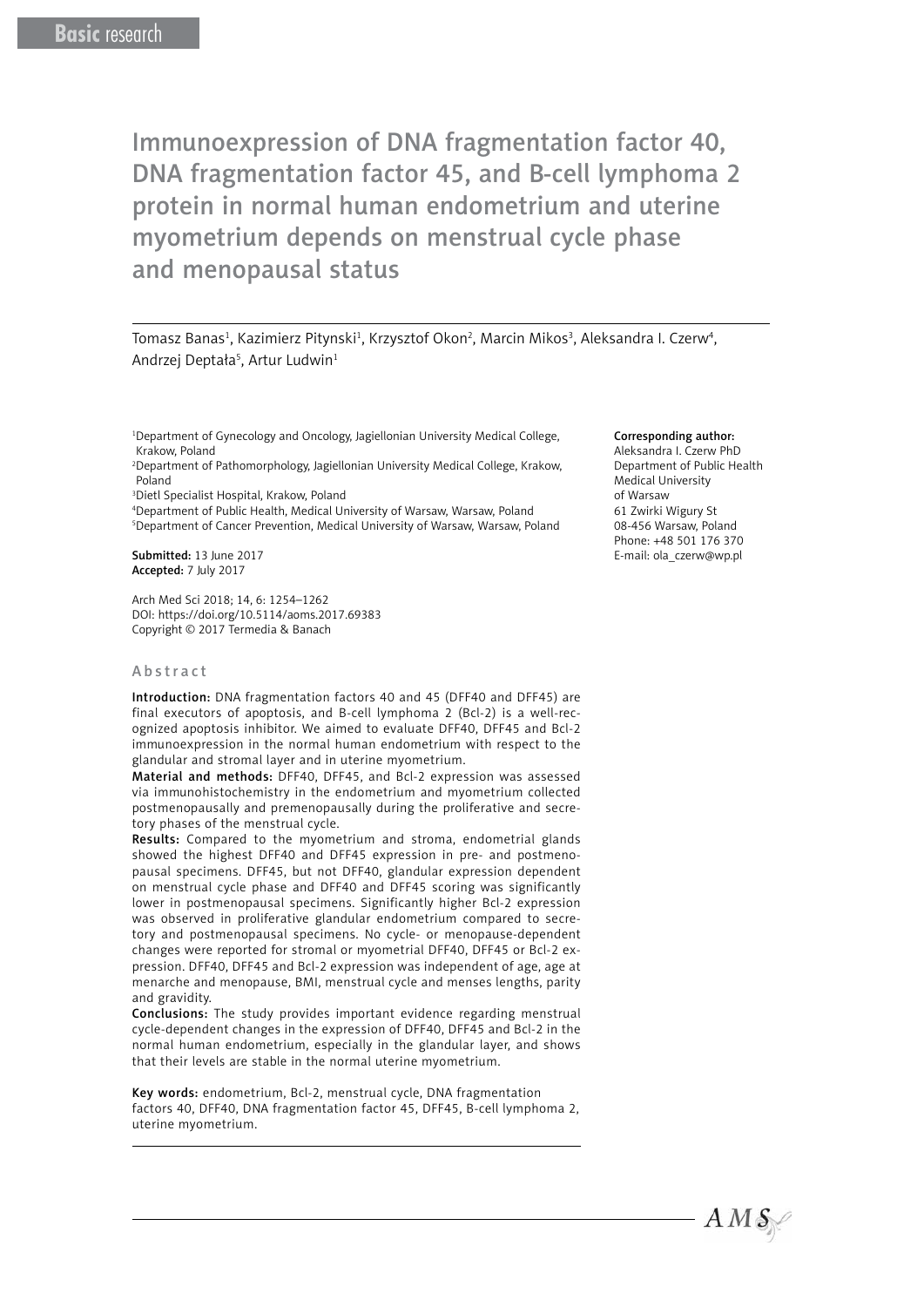### Introduction

During the reproductive period, the human non-pregnant uterus undergoes hormonal-dependent cyclic changes, and menstruation is the result of enhanced apoptosis [1]. Abnormal uterine bleeding, although non-pathognomonic, may be the first manifestation of endometrial pathology including malignancies [2]. In our previous studies we observed increased expression of apoptosis-related DNA fragmentation factor 45 (DFF45) in the endometrial glands of the secretory endometrium; unfortunately, we did not investigate myometrial expression of DFF45 and other apoptosis-related factors at that time [3, 4].

DFF45 acts as a chaperone of DNA fragmentation factor 40 (DFF40) and serves as a substrate for caspase-3 [5, 6]. The activation of the apoptotic cascade results in DF45 cleavage via the activated caspase-3, causing DFF40 release and oligonucleosomal DNA degradation [7]. According to Widlak *et al.*, DFF45 is not a simple DFF40 inhibitor; rather, it acts as a DFF40 chaperone that is responsible for the proper folding of DFF40 to acquire its biological function [7]. Abundant DFF40 and DFF45 expression has been observed in ovarian endometriomas, endometrial cancer and other malignancies such as ovarian epithelial cancers, colon and esophageal cancers, as well as glioblastoma [8–13].

In contrast to the DFF40/DFF45 complex, the Bcl-2 protein is a core mitochondrial anti-apoptotic factor that has been widely investigated with regard to the human reproductive tract, including benign endometrial and myometrial disorders, as well as malignancies [14–16]. Decreased Bcl-2 was confirmed in the human secretory endometrium, ovarian endometriosis, human stromal cell lines (ThESC, ATCC, 4003) treated with raloxifene and also in the lamina propria lymphocytes of intestinal tissues from patients with Crohn's disease [16–18]. The Bcl-2 protein, which is located predominantly in the mitochondrial inner membrane, blocks the recruitment of proapoptotic factors such as *Bax* and stabilizes the mitochondrial membranes, thereby blunting the intrinsic death signaling pathway [19]. Additionally, together with Bcl-XL, Bcl-2 is responsible for preventing cytochrome c from triggering caspase-9 activity [17].

The present study evaluated DFF40, DFF45, and Bcl-2 expression in the human physiological endometrium and myometrium with respect to menstrual cycle phases and menopausal status because the results may assist in the interpretation of their expression in pathological findings.

# Material and methods

### Case selection

This retrospective study of paraffin-embedded slides was approved by the Jagiellonian Univer-

sity Review Board. The endometrial specimens were collected during hysteroscopic procedures in patients with an initial diagnosis of uterine malformation ( $n = 21$ ), endometrial polyps ( $n = 47$ ) or submucosal myoma  $(n = 9)$  that finally were excluded based on their hysteroscopy and histopathological results. Myometrial samples were acquired from women with persistent cervical intraepithelial neoplasia (CIN) (19 cases of CIN2 and 17 cases of CIN3) observed over a 12-month follow-up after cervical conisation) or recurrent (21 cases of CIN2 and 8 cases of CIN3) premalignant cervical pathology, who were qualified for total hysterectomy as a final treatment. The pathology of the uterine corpus was not observed in any of the cases and each patient contributed only one specimen. Patients who: (1) had a history of malignancy; (2) smoked; (3) suffered from polycystic ovarian syndrome; and (4) were prescribed hormonal treatment within the past 5 years were not eligible for this study. 'Menopause' was defined as the date of the final menstrual period, with no menses reported during the subsequent 12-month period. Menstrual cycle characteristics were based on patient self-reports.

## Immunohistochemistry and immunohistochemical scoring

From each case, a representative tissue block was selected, deparaffinized and rehydrated as described previously [3, 4, 8]. A standard immunohistochemical technique was performed using a rabbit polyclonal antibody to DFF45 (Abcam, Cambridge, UK) at a dilution of 1 : 100, a rabbit polyclonal antibody to DFF40 (Abcam, Cambridge, UK) at a dilution of 1 : 50, and a monoclonal mouse anti-human antibody to Bcl-2 (Leica Microsystems GmbH, Wetzlar, Germany) at a dilution of 1 : 200. Slides were incubated with 3,3'-diaminobenzidine for 5 min and counterstained with hematoxylin for 30 s; the enzymatic reactivity was visualized. A colon carcinoma sample for Bcl-2, a human breast carcinoma tissue for DFF45, and human ovary tissue sections for DFF40 were used as positive controls. For the negative control, the same specimens and methods were used, but the primary antibodies were omitted.

Two board-certified histopathologists blindly evaluated the DFF45, DFF40, and Bcl-2 staining for each slide using 5 high-power fields (40×) of maximal staining intensity. Each tissue was scored based on the intensity of staining (0, no staining; 1, weak staining; 2, moderate staining; and 3, strong staining) and the number of stained cells (0, expression in up to 10% of the cells; 1+, expression in 10–50% of the cells; 2+, expression in 51–80% of the cells; and 3+, expression in more than 80% of the cells). The final immunoreactivity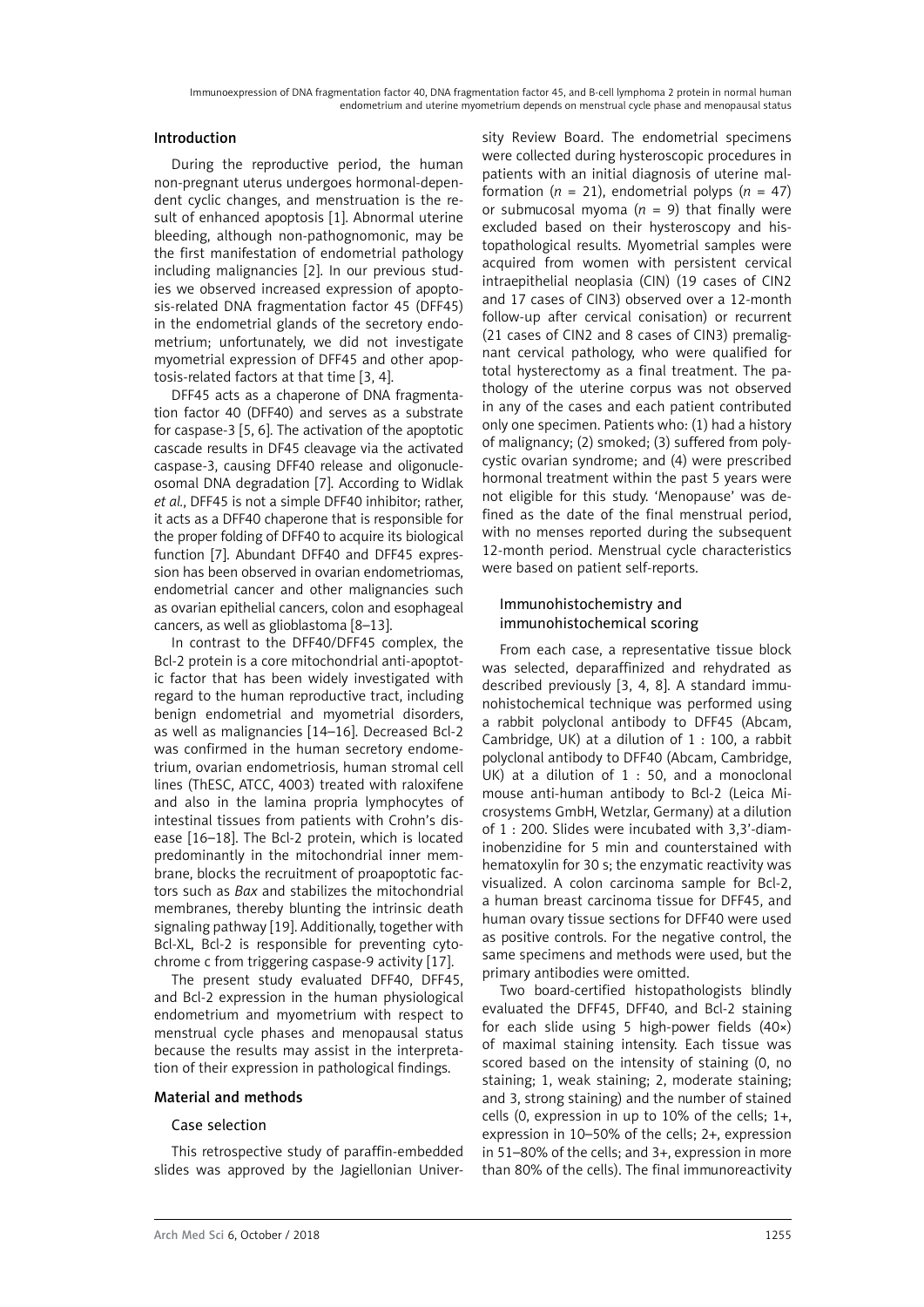score was determined by multiplying the intensity scores by the extent of the positivity scores of the stained cells to provide a score that ranged from 0 to 12. A discrepancy between the observations occurred in 18 (2.74%) cases, and the samples were verified again to achieve a consensus. Therefore, K.O. and H.M-O. performed another evaluation of selected slides 2 weeks after the primary evaluation to prevent recall bias.

# Statistical analysis

The clinical features of the study groups were compared using one-way analysis of variance (ANOVA) or the Kruskal-Wallis test, depending on the homogeneity of variance, while differences in the immunohistochemical scoring were evaluated using the Kruskal-Wallis test. *Post hoc* tests were used where appropriate. The non-parametric Wilcoxon paired test was used and the Mann-Whitney *U* test was applied to compare scorings between endometrial gland stroma and myometrium. Clinical features were shown as the mean ± standard deviation (SD). Data from the immunohistochemistry results were presented as the median and interquartile range (IQR). A multiple step-wise regression was used to evaluate the associations between DFF40, DFF45, and Bcl-2 expression and clinical characteristics. To evaluate the intra-rater agreement of immunohistochemistry scoring, kappa statistics with a *p*-value were applied. To randomize the patients who underwent evaluation for the intra-rater agreement, we used the research randomizer (www.randomizer.org), and 30 (20.40%) samples were randomly, separately, and distinctly chosen from a total of 142 samples regarding DFF40, DFF45, and Bcl-2 for observer 1 and observer 2. The Guidelines for Reporting Reliability and Agreement in Studies were used to verify these results [20]. A *p*-value of less than 0.05 was considered significant. All calculations were performed using Statistica version 12.0 (StatSoft, Inc. 2014. Statistica, version 12; [www.statsoft.com\)](http://www.statsoft.com).

#### Results

### Patients and materials

The tissue samples included proliferative  $(n = 25)$ , secretory ( $n = 25$ ), and atrophic ( $n = 27$ ) endometrium and myometrium collected during the proliferative  $(n = 24)$  and secretory  $(n = 20)$  phases of the menstrual cycle as well as postmenopausally (*n* = 21). Table I presents clinical characteristics of donors.

#### DFF40 and DFF45 expression

DFF40 and DFF45 nuclear expression was observed in endometrium and myometrium (Figure 1). Median DFF40 expression in proliferatory and secretory glandular endometrium was significantly higher compared to glandular atrophic endometrium, whereas no such changes were observed in stromal endometrium and myometrium (Figure 2, Table II). The significantly highest median DFF40 scoring was observed in glandular endometrium compared the endometrial stroma and myometrium in pre- and postmenopausal specimens (Table II).

The median DFF45 expression in the endometrial glandular epithelium was significantly higher during the secretory phase of the menstrual cycle than during the proliferative phase and when compared with postmenopausal samples (Table II, Figure 2). No differences in DFF45 scoring were observed in endometrial stroma or myometrium with respect to menstrual cycle phases or menopausal status (Table II, Figure 2). Significantly higher median DFF45 expression was proved in endometrial glands compared to the stroma and myometrium with respect to phases of the menstrual cycle and menopausal status (Table II).

### Bcl-2 expression

Bcl-2 presented cytoplasmic expression with the highest median scoring observed with regard to the glandular layer of the proliferative endometrium, and it differed significantly from the median expression observed in the endometrial stroma and myometrium derived during the proliferative phase of the menstrual cycle (Figure 1, Table II). No differences in the median Bcl-2 expression were found among the endometrial glandular epithelium, endometrial stroma, or uterine myometrium in the postmenopausal samples (Table II). Subsequently, only the expression of Bcl-2 in the endometrial glandular epithelium was dependent on the menstrual cycle phases, showing the highest median expression during the proliferative phase (Figure 2, Table II).

### Association of clinical features and DFF40, DFF45, and Bcl-2 endometrial and myometrial expression

The expression of DFF40, DFF45 and Bcl-2 in endometrial glands and stroma shows no association with age, age at menarche, body mass index (BMI), length of menstrual cycle and menses, parity or gravidity, while the presence of the menopause was associated negatively with DFF40 and DFF45 expression in endometrial glands (*p* = 0.006; *p* = 0.005, respectively), and DFF45 glandular expression alone was dependent on the phase of the menstrual cycle ( $p = 0.002$ ). Additionally, Bcl-2 glandular expression was dependent on the menstrual cycle phase ( $p < 0.001$ ).

Myometrial DFF40, DFF45 and Bcl-2 expression was independent from all the above clinical features.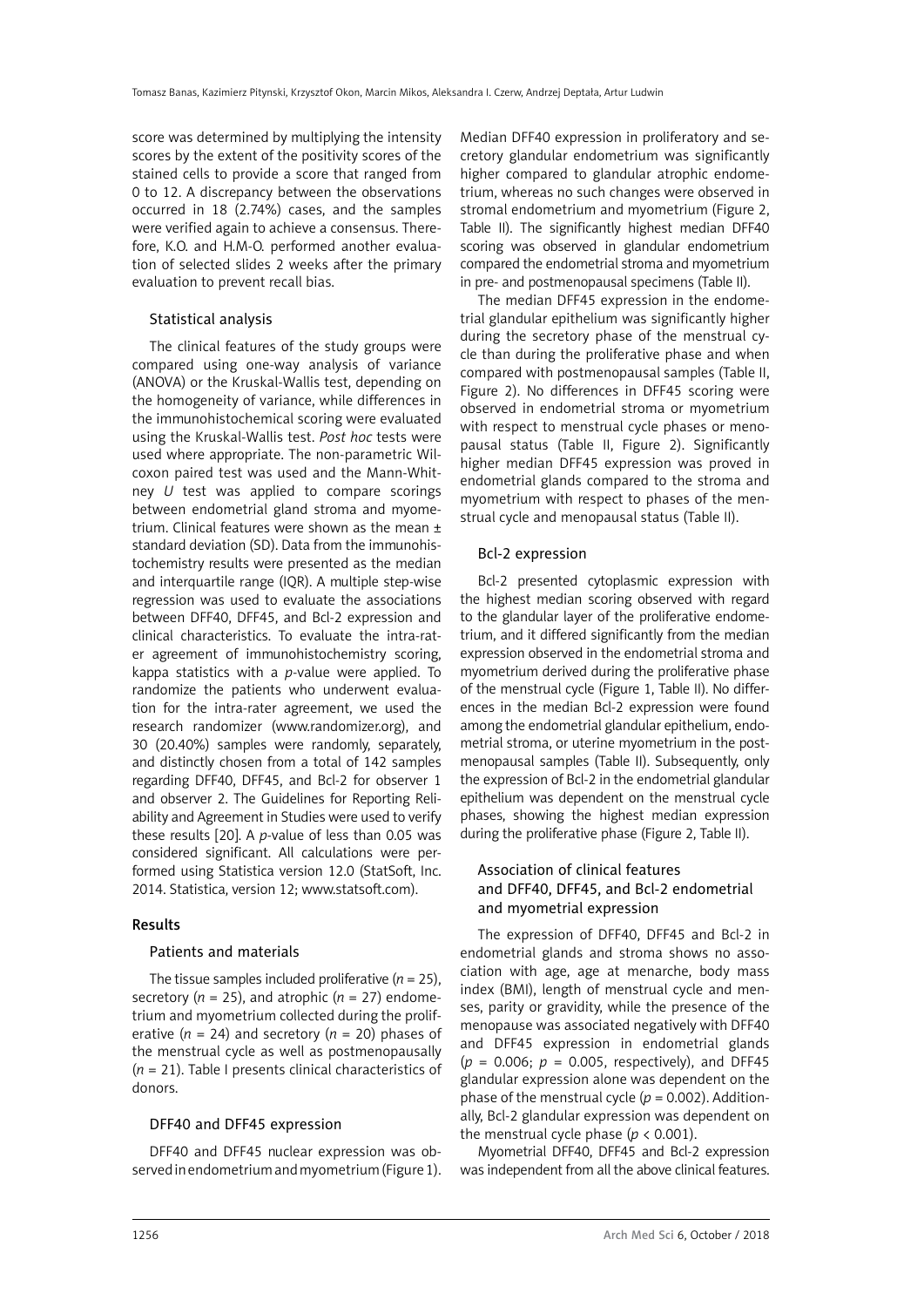| Parameter                                                                                                                                                                                   |                                   | Endometrium                      |                                  |                                   | Myometrium                       |                                 | P-value                |
|---------------------------------------------------------------------------------------------------------------------------------------------------------------------------------------------|-----------------------------------|----------------------------------|----------------------------------|-----------------------------------|----------------------------------|---------------------------------|------------------------|
|                                                                                                                                                                                             | Proliferatory phase<br>$(n = 25)$ | Secretory phase<br>$(n = 26)$    | Post-menopausal<br>$(n = 27)$    | Proliferatory phase<br>$(n = 24)$ | Secretory phase<br>$(n = 20)$    | Post-menopausal<br>$(n = 21)$   |                        |
| Age, mean ± SD, range [years]*                                                                                                                                                              | 27.00-52.00<br>$42.20 \pm 6.74$   | 30.00-54.00<br>45.36 ±6.41       | 50.00-84.00<br>65.26 ±9.77       | 41.00-48.00<br>$43.75 \pm 1.57$   | 38.00-49.00<br>44.08 ±3.35       | 65.05 ±10.49<br>50.00-83.00     | $0.001$ <sup>\$#</sup> |
| BMI, mean ± SD, range [kg/m <sup>2]*</sup>                                                                                                                                                  | 21.93-35.14<br>$25.15 \pm 3.67$   | 21.45-30.85<br>$23.86 + 2.06$    | 20.20-34.91<br>24.60 ±4.18       | 20.38-31.91<br>$24.85 \pm 2.94$   | 19.72-31.62<br>$23.82 \pm 4.16$  | 22.50-33.62<br>$26.21 \pm 2.89$ | $0.195^{5}$            |
| Age of first menstrual period, mean ± SD,<br>range [years]*                                                                                                                                 | 11.00-16.00<br>$12.56 \pm 1.39$   | 10.00-17.00<br>$12.96 \pm 1.54$  | 12.00-18.00<br>$12.85 \pm 1.81$  | 10.00-16.00<br>$12.42 \pm 1.53$   | 10.00-14.00<br>$12.55 \pm 1.05$  | 10.00-15.00<br>$12.19 \pm 1.27$ | 0.606 <sup>5</sup>     |
| Age of menopause, mean ± SD [years]*                                                                                                                                                        |                                   |                                  | 46.00-55.00<br>51.33 ±2.08       |                                   |                                  | 47.00-55.00<br>$51.48 \pm 1.86$ | 0.806 <sup>55</sup>    |
| Duration of menstrual cycle, mean ± SD,<br>range [days] <sup>*&amp;</sup>                                                                                                                   | 24.00-33.00<br>$28.32 \pm 2.36$   | 25.00-33.00<br>$28.00 \pm 1.91$  | 22.00-37.00<br>$28.74 \pm 2.88$  | 25.00-30.00<br>$27.67 + 1.46$     | 26.00-32.00<br>$28.41 \pm 1.77$  | 25.00-38.00<br>$28.33 \pm 2.67$ | 0.663°                 |
| Menstrual cycles <sup>&amp;</sup> :                                                                                                                                                         |                                   |                                  |                                  |                                   |                                  |                                 |                        |
| Regular                                                                                                                                                                                     | 23 (92.00%)                       | 24 (92.31%)                      | 20 (74.07%)                      | 22 (91.67%)                       | 18 (90.00%)                      | 17 (80.95%)                     | $0.273**$              |
| Irregular                                                                                                                                                                                   | 2 (8.00%)                         | 2(7.69%)                         | 7 (25.93%)                       | $2(8.33\%)$                       | 2 (10.00%)                       | 4(14.83%)                       |                        |
| Menstrual cycles <sup>&amp;</sup> :                                                                                                                                                         |                                   |                                  |                                  |                                   |                                  |                                 |                        |
| Painful                                                                                                                                                                                     | 3 (12.00%)                        | 4 (15.38%)                       | 3 (11.12%)                       | $2(8.33\%)$                       | $1(5.00\%)$                      | 2(5.00%)                        | $0.902$ <sup>**</sup>  |
| Painless                                                                                                                                                                                    | 22 (88.00%)                       | 22 (84.62%)                      | 24 (88.88%)                      | 22 (91.67%)                       | 19 (95.00%)                      | 19 (95.00%)                     |                        |
| Duration of menstruation, mean ± SD,<br>range [days]*                                                                                                                                       | $3.00 - 6.00$<br>$4.12 \pm 0.97$  | $4.13 \pm 0.78$<br>$3.00 - 6.00$ | $3.00 - 7.00$<br>$4.44 \pm 1.01$ | $4.08 + 0.93$<br>$3.00 - 6.00$    | $4.25 \pm 1.12$<br>$2.00 - 7.00$ | 4.43 ±0.93<br>$3.00 - 6.00$     | $0.628^{5}$            |
| Type of menstrual bleeding <sup>&amp;</sup>                                                                                                                                                 |                                   |                                  |                                  |                                   |                                  |                                 |                        |
| Scant                                                                                                                                                                                       | 2(8.00%)                          | 2(7.69%)                         | 3 (11.11%)                       | $2(8.34\%)$                       | 1(5.00%)                         | 1(4.77%)                        | $0.997**$              |
| Normal                                                                                                                                                                                      | 22 (88.00%)                       | 22 (84.62%)                      | 22 (81.48%)                      | 20 (83.32%)                       | 17 (85.00%)                      | 18 (85.71%)                     |                        |
| Heavy                                                                                                                                                                                       | 1 (4.00%)                         | 2(7.69%)                         | $2(7.41\%)$                      | $2(8.34\%)$                       | 2 (10.00%)                       | $2(9.52\%)$                     |                        |
| Parity:                                                                                                                                                                                     |                                   |                                  |                                  |                                   |                                  |                                 |                        |
| Nullipara                                                                                                                                                                                   | 2 (8.00%)                         | 3 (11.54%)                       | $2(7.41\%)$                      | 2(8.33%)                          | 1(5.00%)                         | 2(9.53%)                        | $0.999***$             |
| Primipara                                                                                                                                                                                   | 2 (8.00%)                         | 2 (7.69%)                        | 3 (11.11%)                       | 3 (12.50%)                        | 2 (10.00%)                       | 2(9.53%)                        |                        |
| Multipara                                                                                                                                                                                   | 21 (84.00%)                       | 21 (80.77%)                      | 22 (81.48%)                      | 19 (79.17%)                       | 17 (85.00%)                      | 17 (80.94%)                     |                        |
| *SD – standard deviation, "x? test, *ANOVA – one-way analysis of variance. <sup>ss</sup> Student's t-test, *p-value statistically significant, *for the last 24 months of reproductive age. |                                   |                                  |                                  |                                   |                                  |                                 |                        |

Immunoexpression of DNA fragmentation factor 40, DNA fragmentation factor 45, and B-cell lymphoma 2 protein in normal human endometrium and uterine myometrium depends on menstrual cycle phase and menopausal status

Table I. Clinical characteristics of tissue specimen donors

Table I. Clinical characteristics of tissue specimen donors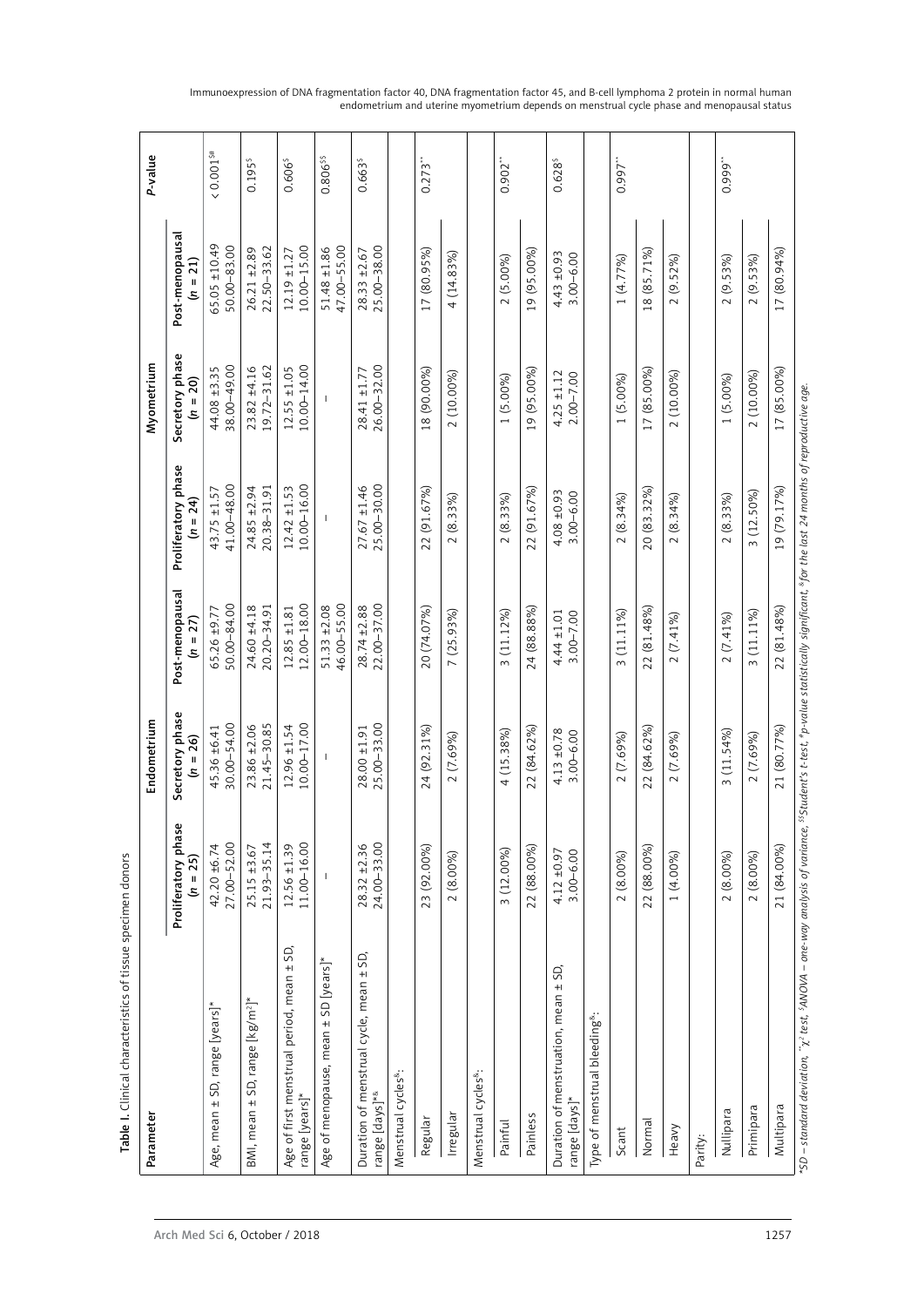

Figure 1. Expression of DFF40\*, DFF45\*\* and Bcl-2\*\*\* (200×) in normal human endometrium and myometrium *\*DNA fragmentation factor 40, \*\*DNA fragmentation factor 45, \*\*\*B-cell lymphoma 2.*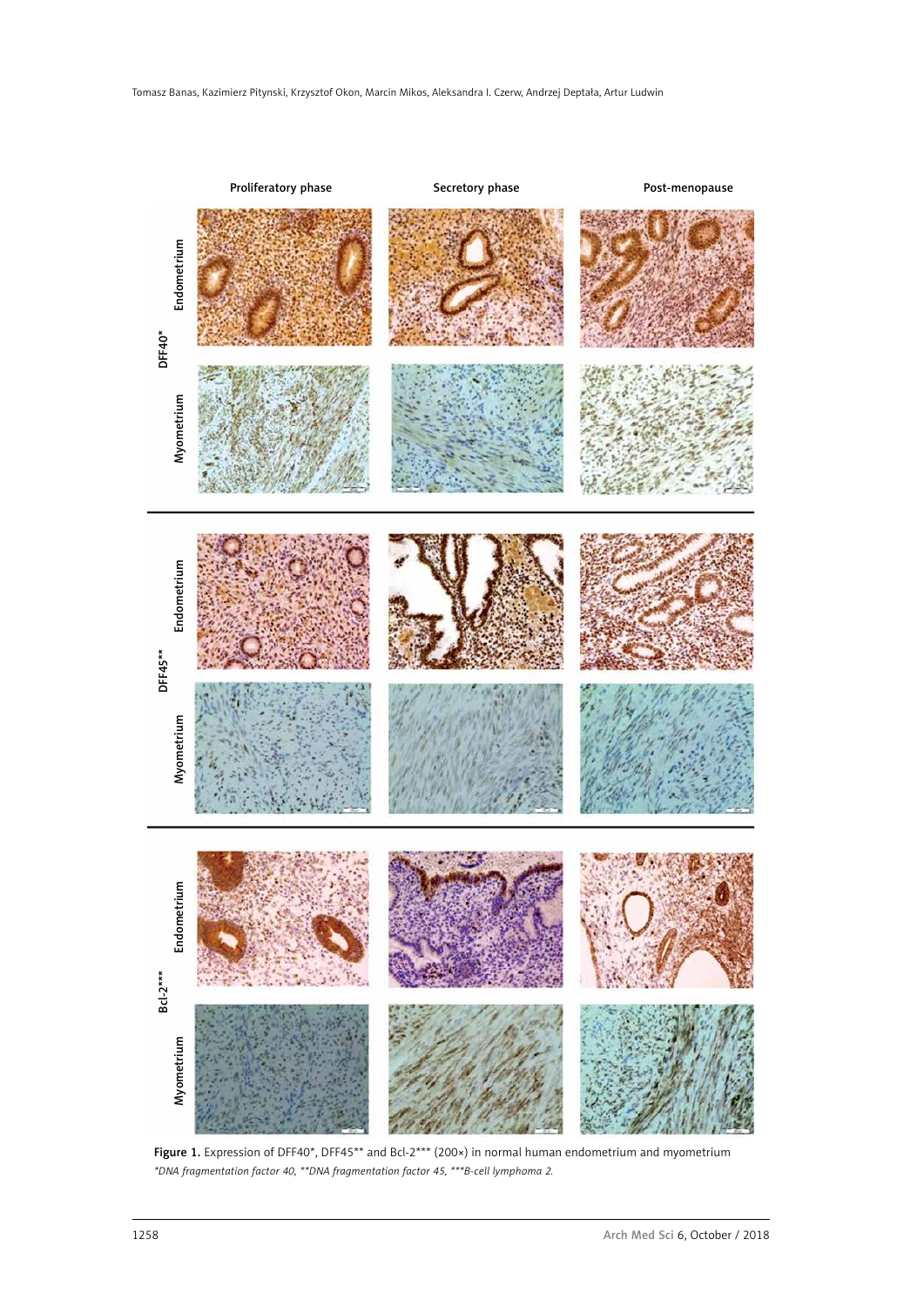

DFF40\* expression in endometrial stroma

14 12  $\overline{10}$  $^{\circ}$ 6 4 $\sim$  $\circ$  $\overline{2}$ 



DFF40\* expression in endometrial glands

14 12  $\frac{1}{\sqrt{2}}$  $^{\circ}$ 6  $\overline{4}$  $\sim$  $\circ$  $\frac{1}{2}$ 

DFF40\* expression in uterine myometrium

 $\frac{1}{4}$  $\overline{12}$  $\overline{9}$  $^{\circ}$ 64 $\overline{\sim}$ —<br>०  $\bar{v}$ 

Immunoexpression of DNA fragmentation factor 40, DNA fragmentation factor 45, and B-cell lymphoma 2 protein in normal human endometrium and uterine myometrium depends on menstrual cycle phase and menopausal status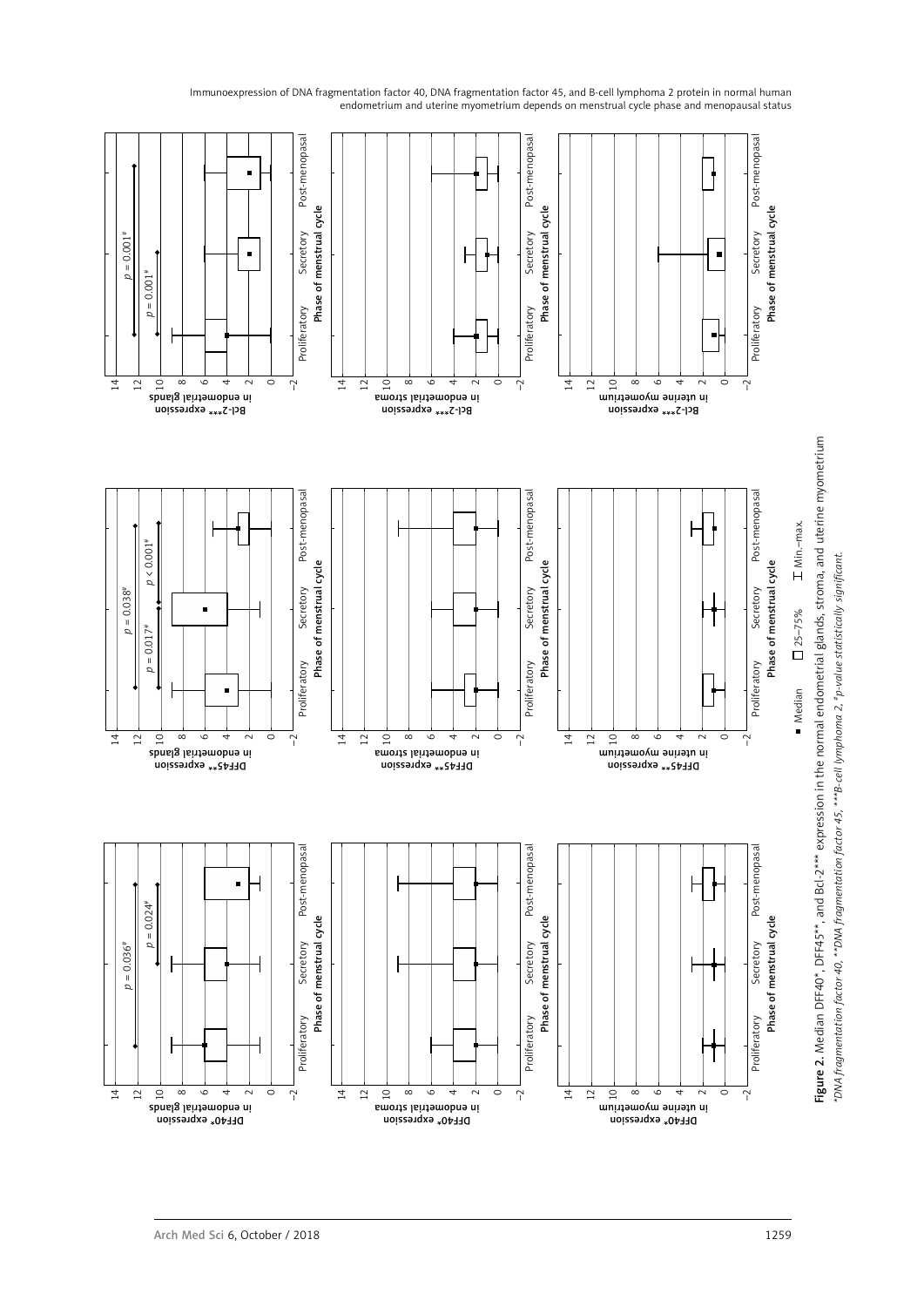| Variable                                         | Menstrual cycle phase                                 |                             |       |                                |                             |                                                         | Post-menopausal                                   |  |
|--------------------------------------------------|-------------------------------------------------------|-----------------------------|-------|--------------------------------|-----------------------------|---------------------------------------------------------|---------------------------------------------------|--|
|                                                  |                                                       | Proliferatory               |       | Secretory                      |                             |                                                         |                                                   |  |
| Median DFF40* expression, (IQR) and min.-max.:   |                                                       |                             |       |                                |                             |                                                         |                                                   |  |
| Endometrial glands                               | 0.001 <sup>5</sup>                                    | 6.00(2.00)<br>$2.00 - 9.00$ |       | $0.014^{5}$                    | 6.00(3.00)<br>$1.00 - 9.00$ |                                                         | 4.00(2.00)<br>$1.00 - 6.00$                       |  |
| Endometrial stroma                               | 0.001<br>đ                                            | 3.00(2.00)<br>$0.00 - 9.00$ | 0.001 | σ<br>$0.001$ <sup>s</sup>      | 3.00(2.00)<br>$0.00 - 9.00$ | $0.001$ <sup><math>\dagger</math></sup><br>$\checkmark$ | 3.00(2.00)<br>$1.00 - 9.00$                       |  |
| Uterine myometrium                               | $0.001*$<br>Ш<br>a.                                   | 1.00(1.00)<br>$0.00 - 4.00$ |       | $\mathbf{H}$<br>$\overline{a}$ | 1.00(0.50)<br>$0.00 - 3.00$ |                                                         | $0.001*$<br>2.00(1.00)<br>Ш<br>$0.00 - 3.00$<br>a |  |
| Median DFF45** expression (IQR) and min.-max.:   |                                                       |                             |       |                                |                             |                                                         |                                                   |  |
| Endometrial glands                               | $0.018^{5}$                                           | 3.00(2.00)<br>$0.00 - 6.00$ |       | 0.001 <sup>5</sup>             | 4.00(2.00)<br>$2.00 - 9.00$ |                                                         | 2.00(2.00)<br>$0.004^{5}$<br>$0.00 - 6.00$        |  |
| Endometrial stroma                               | p                                                     | 2.00(2.00)<br>$0.00 - 4.00$ | 0.001 | d<br>$0.006*$                  | 2.00(2.00)<br>$0.00 - 6.00$ | 0.021<br>$\mathbf{H}$                                   | $\mathcal{Q}$<br>1.00(1.00)<br>$0.00 - 2.00$      |  |
| Uterine myometrium                               |                                                       | 1.00(1.00)<br>$0.00 - 3.00$ |       | $\mathbf{H}$<br>ا ہ            | 1.00(0.00)<br>$0.00 - 2.00$ |                                                         | 1.00(0.00)<br>$0.00 - 2.00$                       |  |
| Median Bcl-2*** expression, (IQR) and min.-max.: |                                                       |                             |       |                                |                             |                                                         |                                                   |  |
| Endometrial glands                               | 0.001 <sup>5</sup>                                    | 4.00(0.00)<br>$2.00 - 9.00$ |       |                                | 1.00(2.00)<br>$0.00 - 6.00$ |                                                         | 2.00(3.00)<br>$0.00 - 6.00$                       |  |
| Endometrial stroma                               | $0.001$ <sup><math>\ast</math></sup><br>$\mathcal{Q}$ | 2.00(1.00)<br>$0.00 - 4.00$ |       |                                | 1.00(1.00)<br>$0.00 - 2.00$ |                                                         | 2.00(1.00)<br>$0.00 - 6.00$                       |  |
| Uterine myometrium                               | $0.001*$<br>d                                         | 1.00(1.50)<br>$0.00 - 4.00$ |       |                                | 0.50(1.50)<br>$0.00 - 6.00$ |                                                         | 1.00(1.00)<br>$1.00 - 4.00$                       |  |

Table II. Immunoexpression of DFF40; DFF45 and Bcl-2 in normal human endometrium and normal human uterine myometrium in different phases of menstrual cycle and postmenopausally

*\*DNA fragmentation factor 40, \*\*DNA fragmentation factor 45, \*\*\*B-cell lymphoma 2, #Mann-Whitney U-test, \$ paired Wilcoxon test.*

## Validation of the intra-rater reliability for immunohistochemistry scoring

An almost perfect intra-rater agreement was confirmed with regard to the immunoscoring of DFF40, DFF45, and Bcl-2 expression. The following values were noted:

- A) The intra-rater agreement of the first investigator (i.e., investigator 1 vs. 1) for the assessment of DFF40 is as follows:  $\kappa = 1.0$  ( $p < 0.001$ ); DFF45:  $\kappa$  = 0.95 ( $p \lt 0.001$ ); and Bcl-2:  $\kappa$  = 0.96 ( $p \lt 0.001$ ) 0.001).
- B) The intra-rater agreement of the second investigator (i.e., investigator 2 vs. 2) for the assessment of DFF40 is as follows:  $\kappa = 1.0$  ( $p < 0.001$ ); DFF45:  $\kappa = 1.0$  ( $p < 0.001$ ); and Bcl-2:  $\kappa = 0.96$  $(p < 0.001)$ .

### Discussion

To the best of our knowledge, this study is the first comprehensive report of the DFF40, DFF45, and Bcl-2 expression in the human uterus under physiological conditions. Our results provide evidence that menstrual cycle-dependent changes in the expression of DFF40, DFF45, and Bcl-2 are present predominantly in the endometrial glandular epithelium. These results are consistent with our previous findings that show changes in DFF45 expression in the human endometrium with respect to the phases of the menstrual cycle [3, 4, 8].

DFF40 is a major apoptotic nuclease responsible for the final DNA fragmentation in apoptosis, and its high and comparable expression was observed in the endometrial glandular epithelium during both the proliferative and secretory phases of the menstrual cycle. Therefore, we assume that the tissues that show high DFF40 expression are potentially susceptible to apoptosis. According to our results, the endometrial glandular epithelium showed higher potential receptivity to apoptosis than the endometrial stroma and uterine myometrium. These findings are consistent with those of Matsumoto *et al.*, who observed that apoptosis most frequently appeared in the epithelial endometrium [21]. However, it must be noted that DFF40 alone is not sufficient to execute DNA fragmentation, because when DFF40 is in the nucleus, it remains bound to DFF45, which inhibits the activity of DFF40. Conversely, DFF45 plays the dual role of DFF40 inhibitor and chaperone. The expression of DFF40 in the absence of co-expressed DFF45 results in the generation of inactive DFF40 aggregates [22, 23]. In our study, the endometrial glandular epithelium showed the highest DFF45 expression during the secretory phase of the menstrual cycle compared with that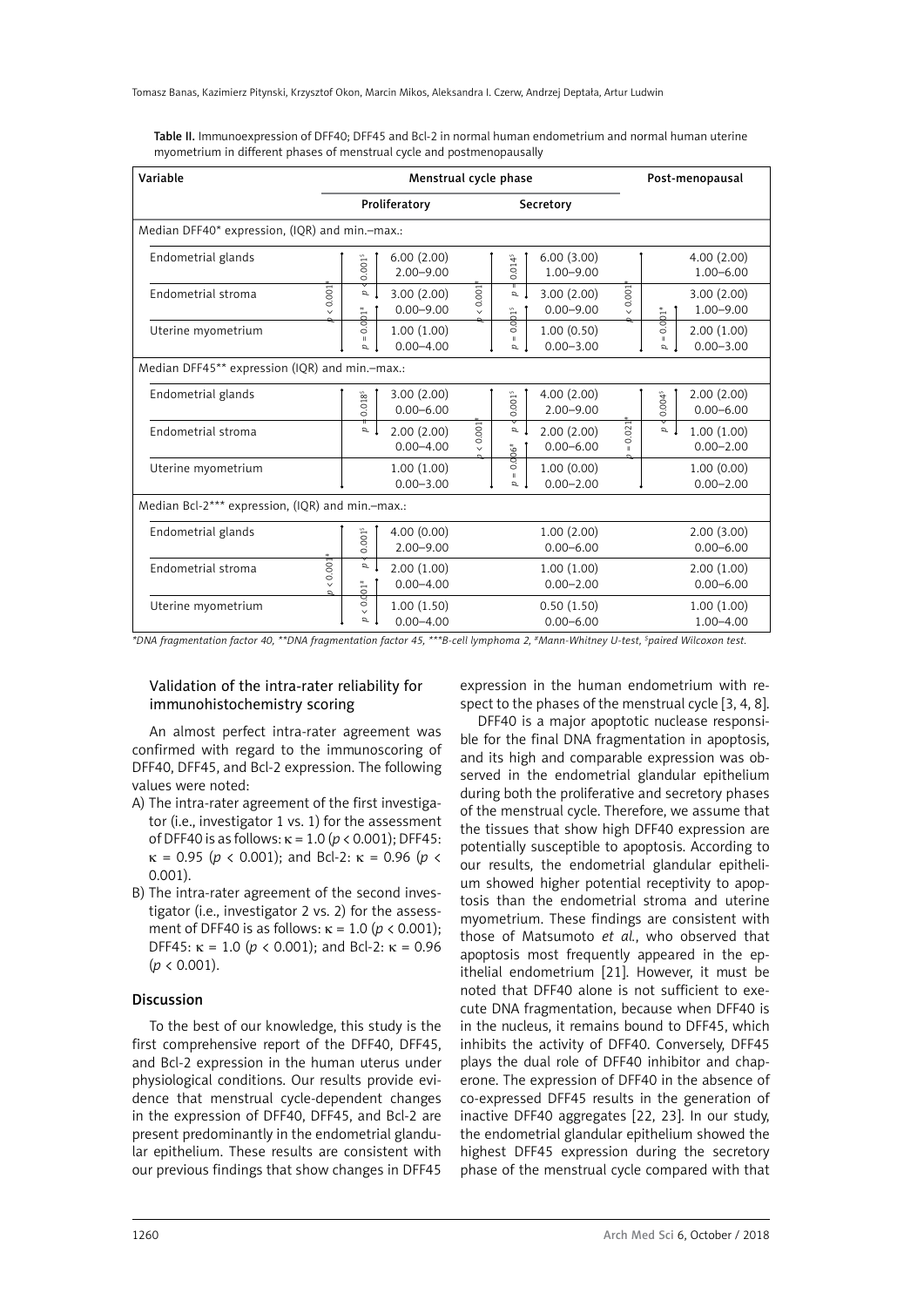during the proliferative phase and postmenopausally. Therefore, we assume that increased DFF45 expression in the endometrial glandular epithelium during the secretory phase of the menstrual cycle makes it potentially susceptible to apoptosis. Regression analysis proved that DFF40 and DFF45 expression was independent from most of the clinical features in both the glandular and stromal layer of the endometrium and confirmed that the menopausal status was the only characteristic significantly influencing DFF40 expression in the endometrial glands. Similarly, DFF45 endometrial glandular expression was dependent only on the menstrual cycle phase and menopausal status. In contrast, the endometrium uterine myometrium showed independent DFF40 and DFF45 expression from all the analyzed clinical features.

The current study also confirmed the significant decrease in Bcl-2 expression that occurs predominantly during the secretory phase of the menstrual cycle compared with that during the proliferative phase in the endometrial glandular epithelium. Bcl-2 glandular endometrial expression was dependent on the menstrual cycle phase but no other clinical characteristics. These results are consistent with those of Otsuki *et al.*, who reported that glandular endometrial cells express Bcl-2 during the proliferative phase of the menstrual cycle through the early secretory phases (but not during the late secretory phase) [24]. Furthermore, these authors found that the disappearance of Bcl-2 expression was correlated with the appearance of apoptosis. In addition, Li *et al.* [25] postulated that the binding of c-Jun to estrogen receptor  $\alpha$  regulates the proliferative phase-specific expression of the Bcl-2 gene in glandular endometrial cells. The high Bcl-2 expression and low DFF45 expression that occurs during the proliferative phase of the menstrual cycle may prevent apoptosis, even when the level of DFF40 remains consistently high, while the decreased Bcl-2 and increased DFF45 expression that occurs during the secretory phase of the menstrual cycle may enhance apoptosis.

Although our outcomes are consistent with the data obtained by other researchers, the present study has limitations. First, immunostaining was employed as the only study technique, and this semi-quantitative method does not allow us to directly compare the DFF40 and DFF45 levels with each other. However, the roles that the DFF40/ DFF45 complex and Bcl-2 play in apoptosis have already been explained, and this goal was not the aim of our study. In addition, we realize that an immunostaining analysis is subjective. Therefore, two experienced pathologists evaluated each sample, and a discrepancy occurred only in 2.74% of cases. These differences were reevaluated thereafter to achieve a final consensus. This methodology is widely accepted and employed

by many other studies regarding the expression of DFF45 and Bcl-2 [3, 4, 8–12, 16]. As complete inter-rater agreement was achieved by creating a consensus in ambiguous cases, the intra-rater disparity was the only potential bias in our sample assessment. This disparity showed an almost perfect correlation; therefore, intra-rater bias can be safely excluded. Immunostaining was selected as an investigation method for the following reasons: first, this approach allows our findings to be compared with previously published results; second, because immunochemistry is a widely used method in pathomorphological laboratories, this technique can be easily implemented and performed if our assessments of DFF40, DFF45, or Bcl-2 reach clinical applications. We also considered using an automatic assessment of digitalized whole slide images instead of pathologist-performed immunoscoring. An exact discernment between the endometrial glandular epithelium and stroma was required, which could be best provided by pathologists. Moreover, we did not find any description of this method regarding the immunoscoring of the DFF40/DFF45 complex. Thus, to avoid the potential bias caused by implementation of a new methodology, we decided to abandon this method.

The reliable histopathological classification of the specimens remains the core strength of our study. The paraffin-embedded slides were properly stored and well prepared, which allowed for repeated immunostaining to be achieved for each sample, providing a brief period of retrospective analysis. Suitable selection of cases, based on their medical history, hysteroscopic and histopathology results, allowed us to avoid bias related to underlying and unidentified endometrial and myometrial pathology.

In conclusion, the current study provides important evidence regarding menstrual cycle-dependent changes in the expression of DFF40/ DFF45 and Bcl-2 in the normal human endometrium, especially in the glandular layer, and shows that their levels are stable in the normal uterine myometrium. This comprehensive evaluation provides a better understanding of other findings concerning DFF45 and Bcl-2 expression in female genital tract pathologies, including malignancies.

# Acknowledgments

The authors thank Dr. H. Molak-Olczak, who independently and blindly analyzed the immunoexpression of the investigated proteins as a second specialist in histopathology.

# Conflict of interest

The authors declare no conflict of interest.